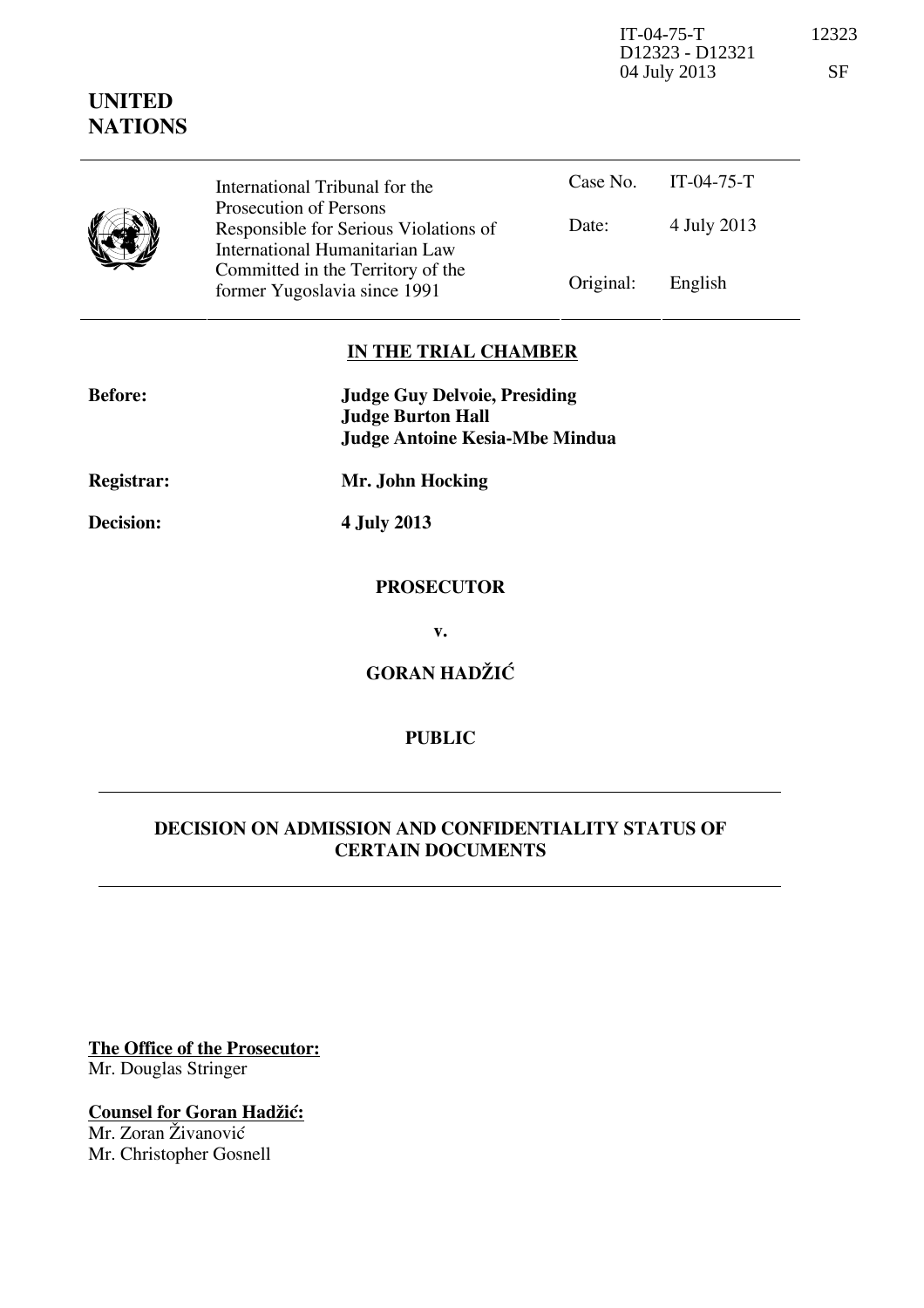1. **THIS TRIAL CHAMBER** of the International Tribunal for the Prosecution of Persons Responsible for Serious Violations of International Humanitarian Law Committed in the Territory of the former Yugoslavia since 1991 ("Tribunal") is seised of the "Prosecution Notification of Compliance with Email Dated 28 May 2013 Entitled 'Issues in Relation to Public Redacted Versions of Documents' and Request for Confidential Status to be Lifted", filed confidentially with confidential annexes on 12 June 2013 ("Prosecution Motion"); the Defence "Notice of Compliance with Trial Chamber's Instruction to File Public Redacted Versions of Confidential Exhibits", filed publicly on 12 June 2013 ("Defence Motion"); and the Defence "Supplemental Notice of Compliance with Trial Chamber's Instruction for Public Redacted Exhibits", filed publicly on 1 July 2013 ("Defence Supplement").

2. On 28 May 2013, the Trial Chamber instructed the parties to attend to a number of issues in relation to various documents and exhibits in the trial, including (a) correcting metadata in eCourt and (b) preparing, uploading to eCourt, and tendering public redacted versions of confidential unredacted documents (or vice versa) that have already been admitted into evidence. The Trial Chamber also instructed the parties generally to tender the public redacted version of a document along with the confidential unredacted version (or vice versa) on an on-going basis. Finally, the Trial Chamber reminded the parties that, when using a confidential unredacted version of a document, private session should be requested during the course of the examination of a witness dealing with that document, but that, if the public redacted version of a document is being used in court, then the examination can be conducted in open session, provided that no confidential information therein is revealed to the public.<sup>1</sup>

3. Having reviewed the Prosecution Motion, the Defence Motion, and the Defence Supplement, the Trial Chamber hereby **DECIDES** as follows:

- (a) The public redacted B/C/S version of D14 (Doc ID 1D03-0673) shall be admitted into evidence.
- (b) The public redacted B/C/S version of D24 (Doc ID 1D03-0671) shall be admitted into evidence; and, the revised public redacted version of the translation (Doc ID 1D03-0672) shall replace the current version (Doc. ID 1D03-0149) and shall be admitted into evidence as exhibit D24.1.

 $\overline{a}$ <sup>1</sup> Email from Trial Chamber to parties and Court Officer, 28 May 2013. The deadline was extended to 12 June 2013. Email from Trial Chamber to parties and Court Officer, 6 June 2013. *See also* email from Trial Chamber to parties and Court Officer, 26 June 2013.